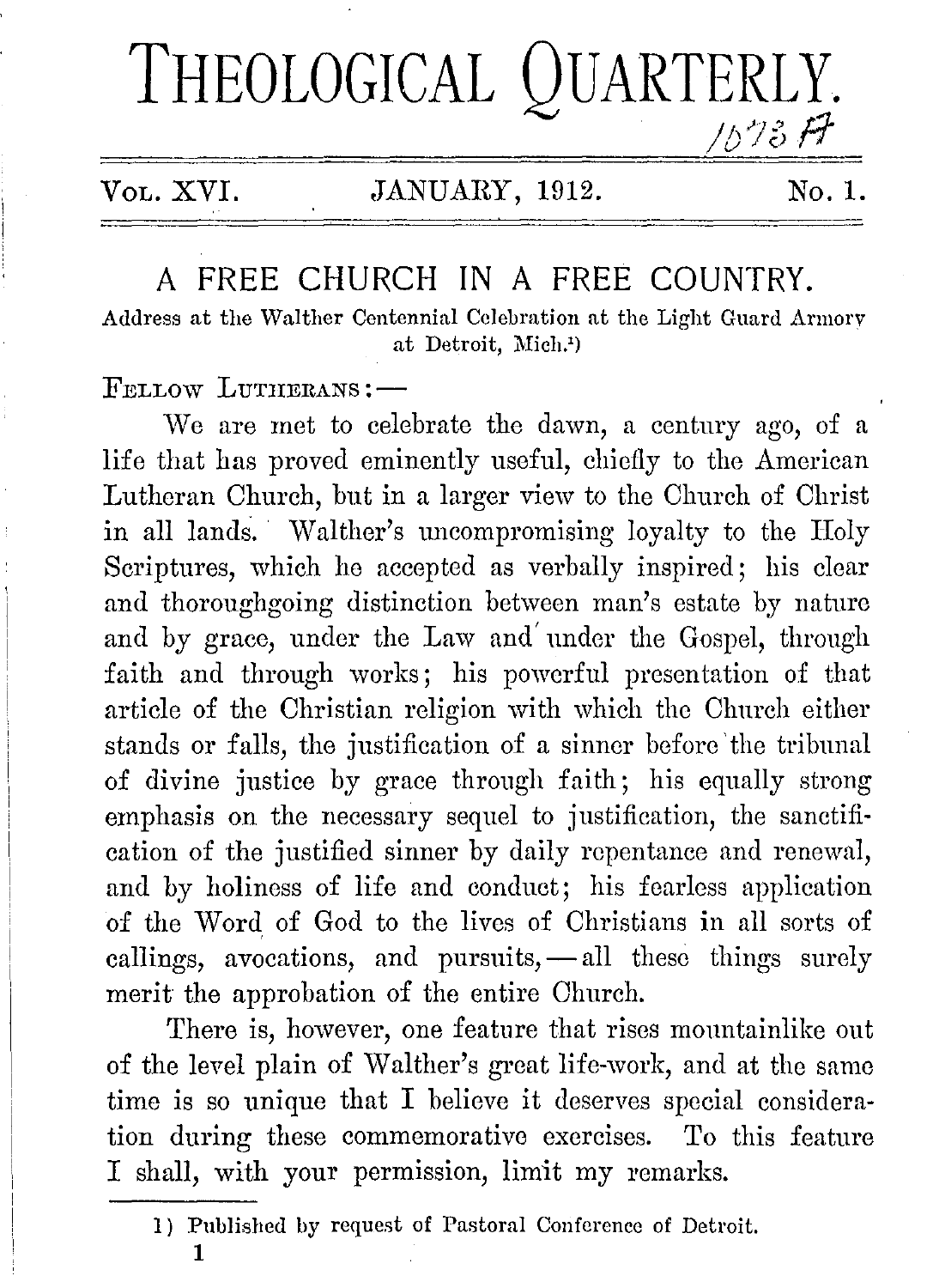The well-known organization which has sprung up in America principally through Walther's labors, the Missouri Synod, is a Lutheran Free Church. Viewed merely as such, without considering its present dimensions, it is without a parallel in the history of tho Lutheran Church. Not that the Lutheran Church had not, from its beginning, hoen projected as a Free Church. In his teaching on the character and mission of the Church, Walther has said nothing but what Luther and the confessional writings of the Lutheran Church had laid down as the rule, on the authority of Scripture. However, every student of Lutheran history knows that, owing to unfavorable circumstances prevailing at tho time, the Scriptural principles of the ago of tho Reformation were not at once reduced to practice. It was here, in America, that Lutheran teaching and, what comes to the same thing, Scriptural teaching, concerning the dignity and sovereignty of the local Christian congregation, tho relation of the ministry to tho laity, tho rejection of all human authority when employed for the purpose of determining what Christians shall believe and do, or refuse to believe and do, the proper attitude of tho Church to the State, and vice versa, has not only been accepted as a doctrine of the Christian religion, but has been made the very condition under which the Church here lives, and moves, and has its being. If we leave out of consideration a few minor instances where a condition like this has been attempted in other agos and outside of the Lutheran Church, such a thing has not happened since the days of the apostles and tho early fathers, prior to the ago of Constantine.

Americans probably feel little surprise at hearing this stated; for is not every church in our country a free church? True, yet there is a difference. The Lutheran Church in America rejoices, not only because it is become *de facto* a free church, but because such a condition accords perfectly with her Confessions, and is the very thing which she has always and everywhere advocated. The Lutheran Church in America desires no change whatever in present conditions.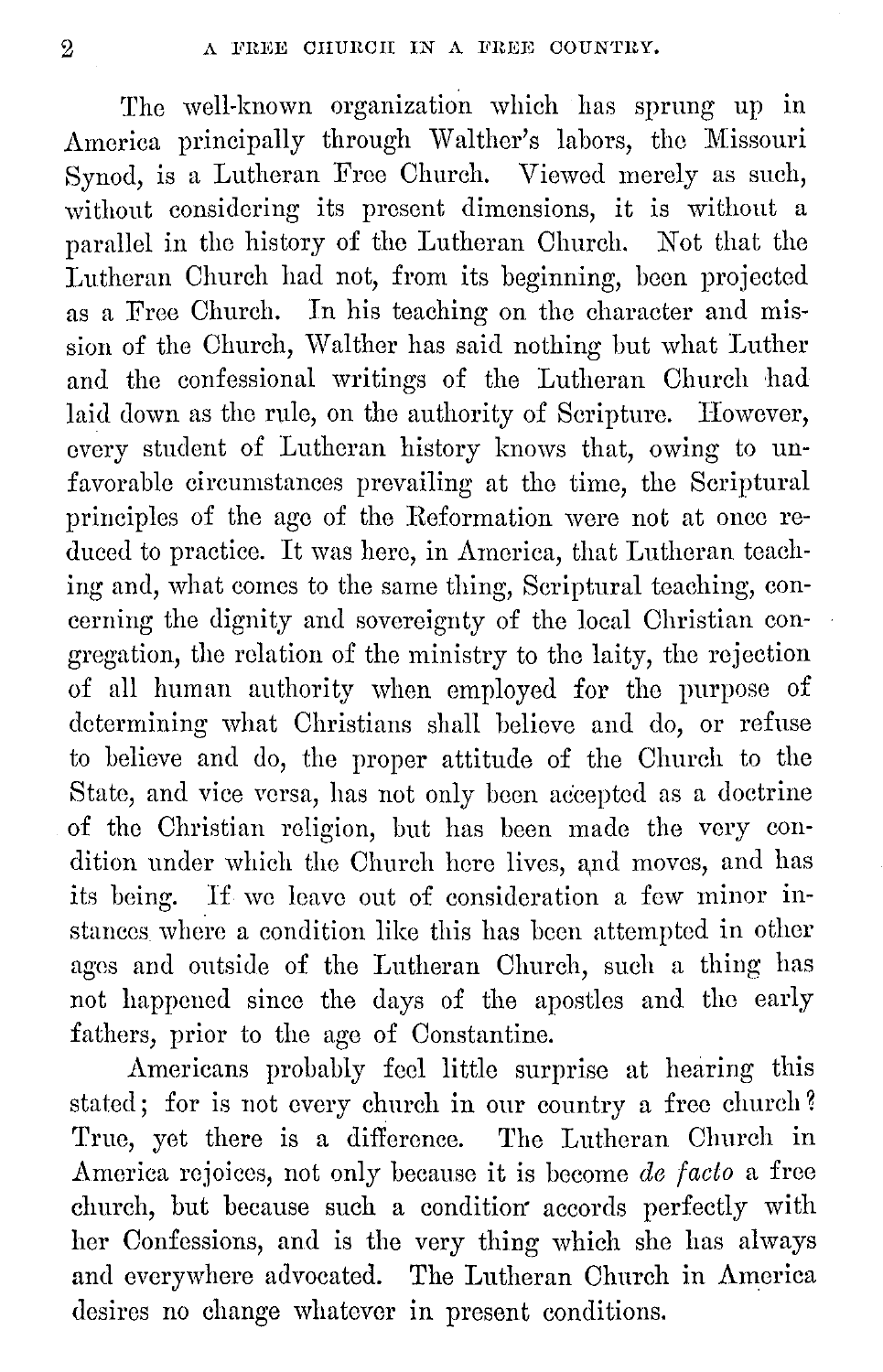This subject interests us both as Lutherans and Americans. I shall point out a few facts in the life-work of Walther that may show how we came to be what we are, an American Lutheran Free Church.

The beginnings of the society from which our organization has sprung are overcast with gloom. You remember the scene on board ship, when the Saxon emigrants met at the cabin of their leader Stephan, and signed a document which gave that man almost absolute power over them. Walther, with a few others, did not sign that document. Walther's Lutheran conscience revolted at the idea that he should surrender his God-given right of private judgment to any man. He perceived the hierarchical tendency in that move. That is the first intimation we have of a leading trait in the character of Walther, his abhorrence of man-power, of princely authority within the Church, to be wielded over the Church.

Walther has never claimed that it is wrong in principle for a Church to have bishops. He has, however, contended that bishops arc not *juris divini,* by divine right. The Scriptural bishop, in Walther's view, is the pastor of the local congregation of Christians. He alone exists by divine right. All other functionaries of the Church are *juris humani*, are human creatures, which may or may not be called into existence, as the local congregation elects. They may also have their functions altered, yea, entirely abrogated, to suit the needs of a given time or place. Withal, they are mere contrivances for convenience; and their duty is to serve, not to rule.

Walther laid stress on the word of Christ: "One is your master, even Christ; and all ye arc brethren." To him the spiritual privileges of a believer are a direct grant from Christ who has earned them by His living and dying. The exercise of these privileges is controlled solely by the Word of Christ. To make the possession of these privileges dependent upon the pleasure, and their exercise upon the dictate, of any man, was to Walther an affront offered to the Redeemer Himself. "Stand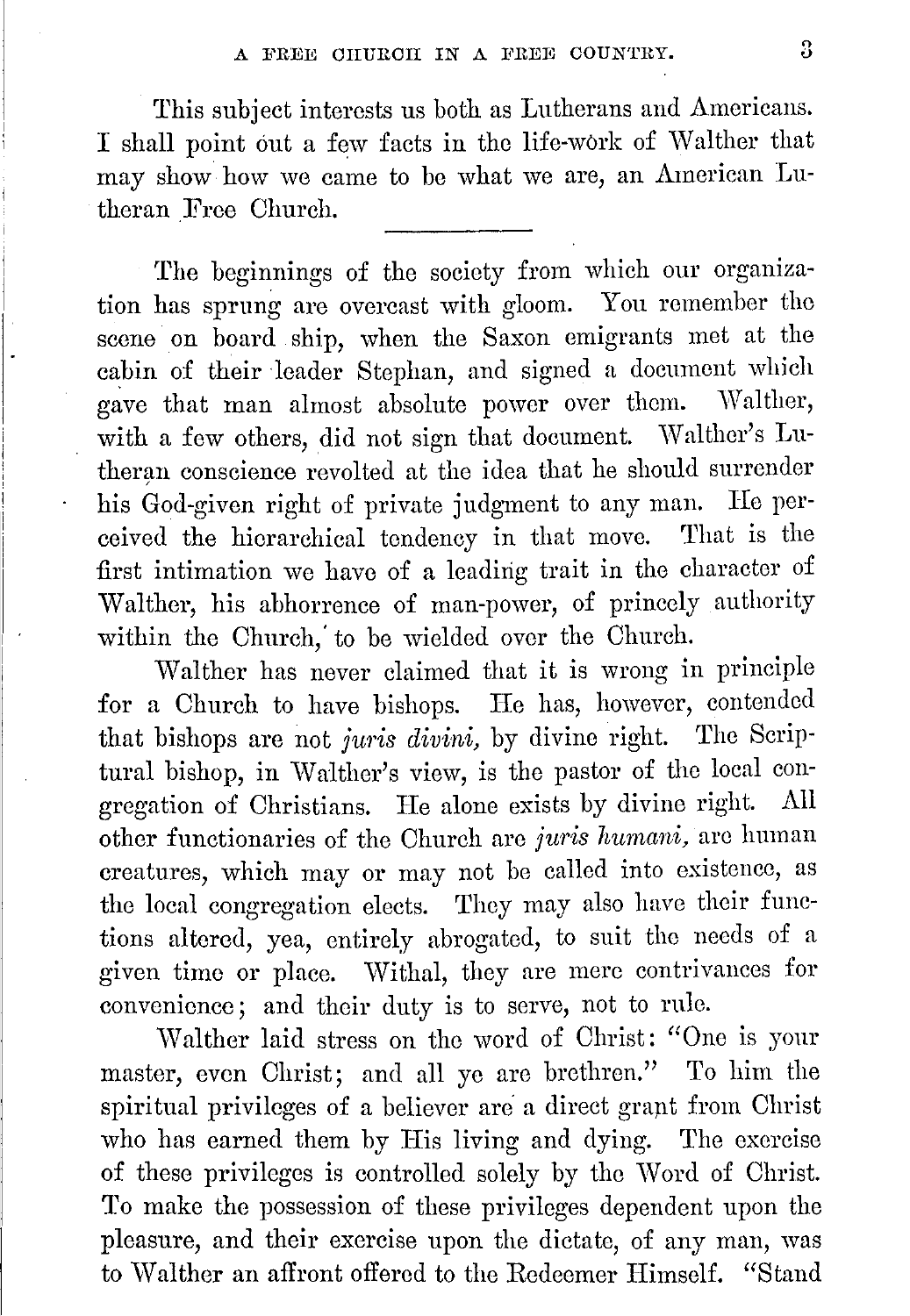fast in tho liberty wherewith Christ hath made us free, and be not entangled again with the yoke of bondage"  $-$  this saying of Paul came to be a settled principle of Walther.

This principle was applied without fear or favor to any hierarchical tendency which cropped out in the American Lutheran Church. It brought on the first great controversy which our Synod had to wage. Walther, and we with him, denied the right of a pastor to excommunicate a church-member upon the pastor's sole authority, the pastor's right to levy a churchtax, to issue ordinances, to set up church-customs, etc. Walther's most famous book, on the Church and the Ministry, was written in defense of his position, and attracted such wide attention that on account of it a European university, that of Goettingen, asked him to accept the degree of Doctor of Divinity.

The Missouri Synod was organized in 1847, chiefly through the instrumentality of Walther. The organization was not effected until after the jurisdiction of the body had been strictly defined. The organization was to be a federation of The organization was to be a federation of congregations, each of them retaining complete autonomy, and uniting with the other congregations merely for the purpose of. achieving certain measures which the individual congregation could not hope to accomplish alone, such as, the carrying on of missions at home and abroad, the founding of schools for the training of ministers and minister's helpers, the publication of suitable denominational literature, the defense of tho Confession of tho Church in the forum of the general public, etc. The powers of the Synod were made merely advisory, it being left to the free choice of the congregations whether or not they would adopt any of the measures which the Synod at its stated conventions had resolved upon and recommended. The right of revision is an inalienable right of every Missouri congregation.

At these conventions the clergy and the laity are equally represented and have equal privileges of speech and vote.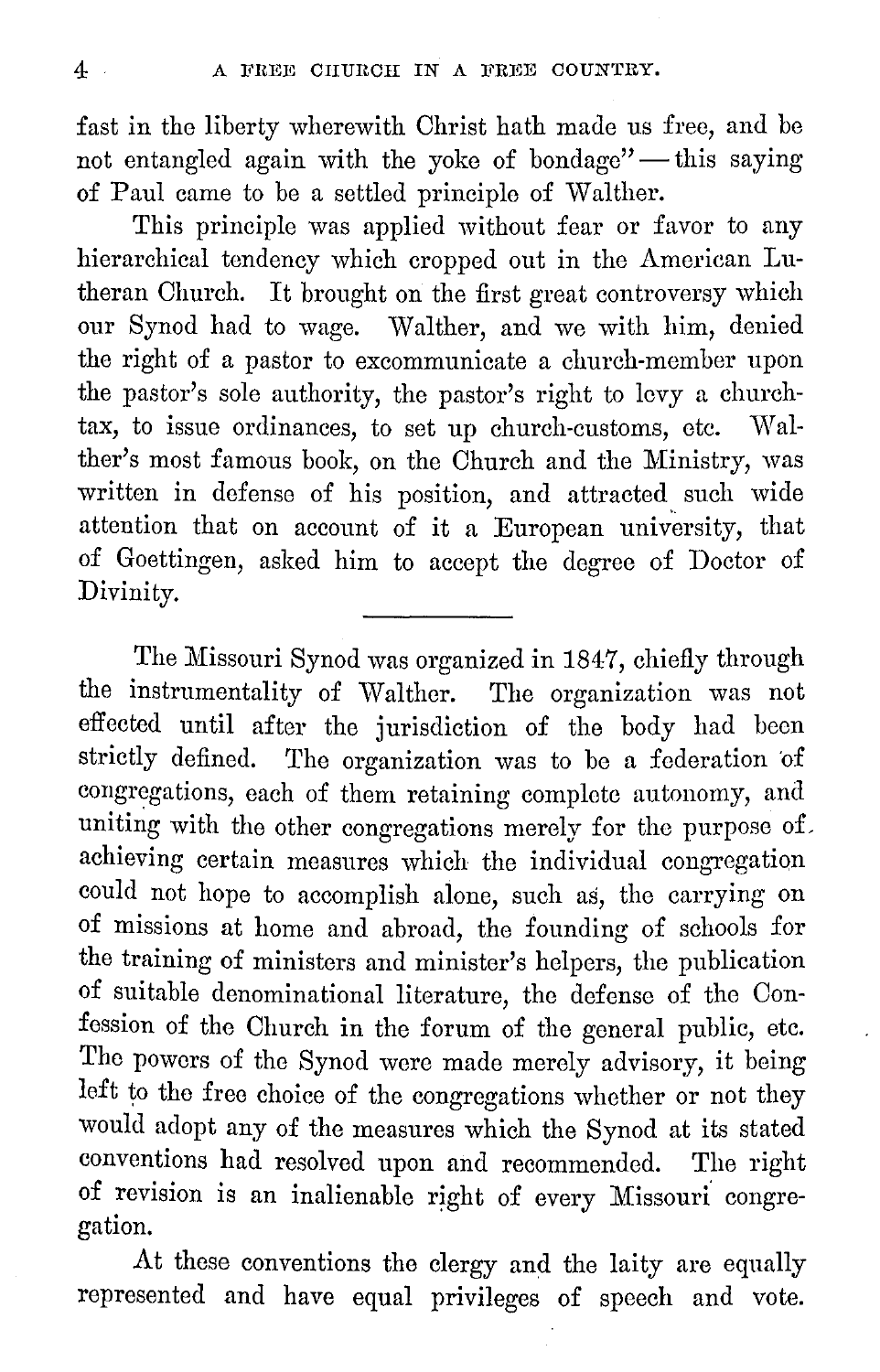Yea, suffrage lodges ultimately in the congregation; for a congregation temporarily without a pastor still may cast its vote, and ministers serving congregations not organically connected with the Synod have no vote.

Everything, thus, was done in the organization of the Missouri Synod to avoid the creation of a higher tribunal, a consistory, or ecclesiastical court, that would decree and determine matters for the congregations.

All this was a new venture in the American Lutheran Church. The oldest American Lutheran synod was not called a synod, but a ministerium, and most of the older Lutheran organizations in our country adopted the same designation.<br>The very word "ministerium" tells a tale. It means that The very word "ministerium" tells a tale. those organizations were federations of ministers in which the congregations had little representation that was of any importance. The example of the Missouri Synod has effected a noteworthy change in this respect. Congregational sovereignty is now an accepted fact and an acknowledged principle of polity in the American Lutheran Church; and the application of this principle, no doubt, has given the greatest impulse to the remarkable growth of our Church in this country during the last century.

Walther's position was subjected to severe criticism. It was held by some, that his teaching must necessarily weaken tho influence of the ministry, that it would reduce the pastor to a mere puppet who must obey the beck and nod of his congregation, and that it must open the floodgates to congregational demagogy and anarchy. Others held that Walther's position smacked of independentism and separatism. They feared that the right of private judgment would be used to the detriment of the unification of the Church as a whole and of the nphuilding of strong local congregations. Men would do under this teaching oniy what they pleased. As regards the synodical organization which Walther had effected, it was predicted that it would he short-lived. A synod without mandatory powers,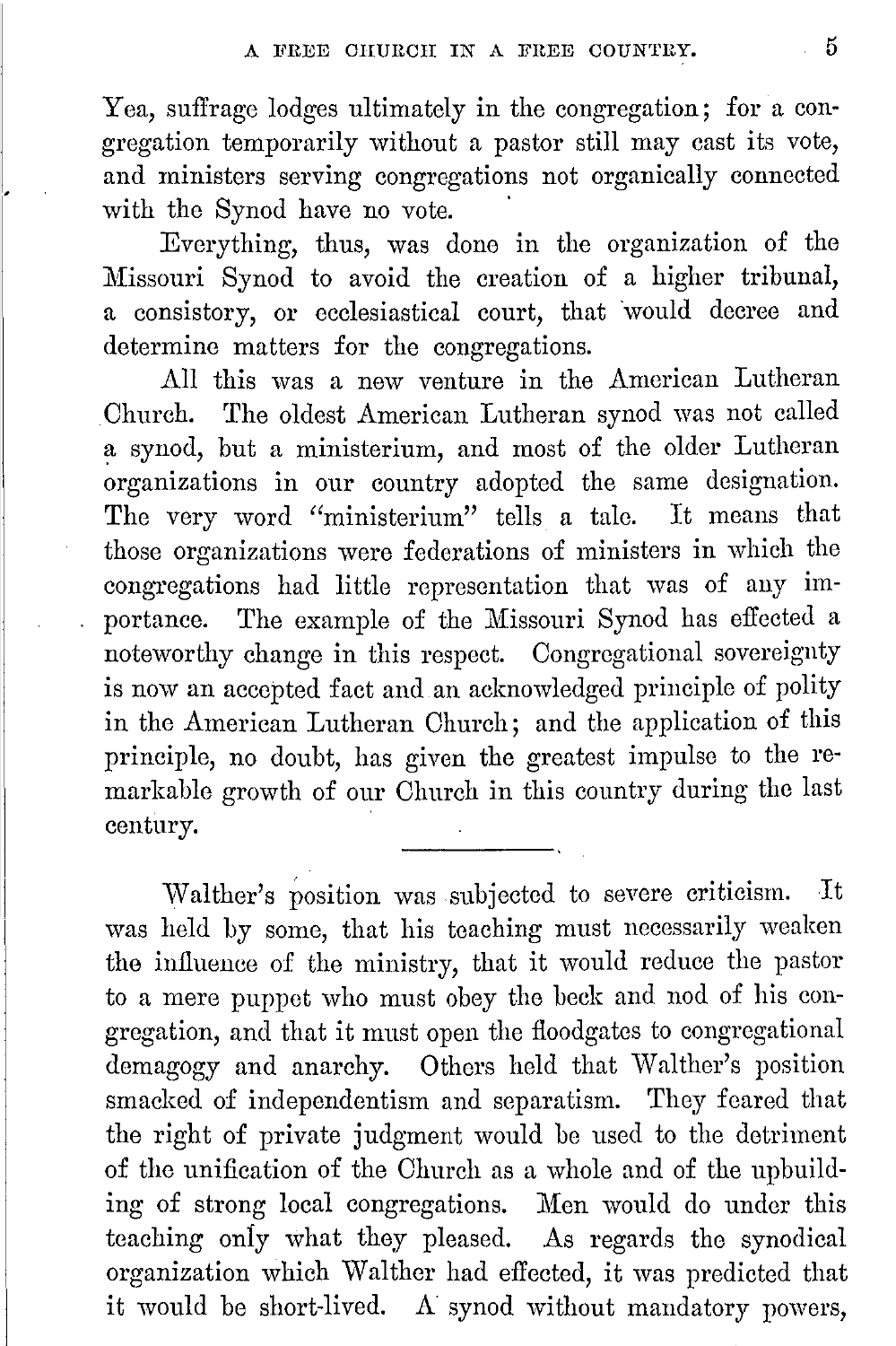it was said, could not hope to accomplish anything; it would be a sort of ecclesiastical caucus, without authority to bind even its own members further than these chose to be bound.

Walther met all these arguments. He insisted that the ministry is by divine appointment. It is not optional with the congregation whether they will have a pastor or not, nor what they may demand of their pastor. The functions of the ministry are clearly stated in Scripture. These statements bind both the pastor and the congregation, and when the pastor acts within the limits of the divine Word, the congregation owes him obedience. On the other hand, it is the congregation which not only elects the pastor, but also dismisses him if he fails to meet the requirements of his sacred charge. Thus the rights of either side are fully secured by God's Word, and better guarantee it is impossible to offer. The relation between pastor and people, according to this teaching, is not determined after the fashion of a more human agreement or contract, often limited as to time, but it is divinely regulated and safeguarded.

Subsequent events proved that Walther's position did not harm, but benefit the ministry. The so-called time-call, which had been a favorite practice in American Lutheran churches, went out of existence, and everywhere there was abundant evidence that tho people cordially respected their ministers, just because they saw that these men did not mean to domineer over them, but to serve them.

As to the separatistic tendency of his position, Walther set to work to show how a congregation, that is, a Christian congregation in truth and deed, ought to be constituted in accordance with the teaching of Scripture. His second best and greatest book was written for this purpose. It explains in two parts: 1. the rights and privileges of membership in a local Christian congregation; 2. the duties which result from such membership. In Walther's estimation church-membership in a Christian congregation is a holy affair, a sacred trust, a grave responsibility. Walther meant to raise up an intelligent laity that would know how to apply the grand prerogatives with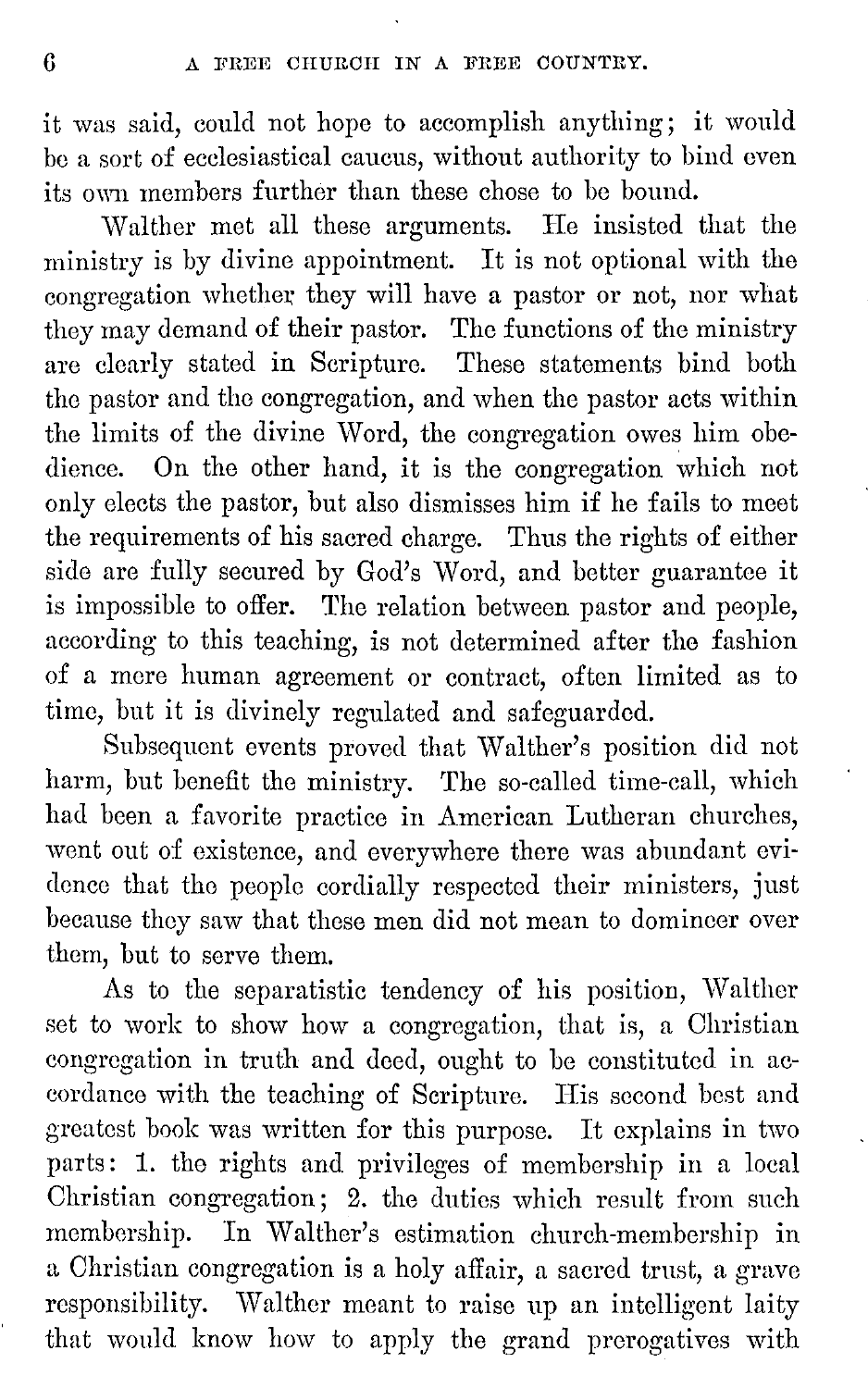which they had become vested by tho Lord Jesus; a laity that would prize very highly the boon of Christian union and fellowship on the basis of a common understanding of the revealed truth; a laity, moreover, that would unitedly strive for "whatsoever things are true, whatsoever things are honest, whatsoever things are pure, whatsoever things are lovely, whatsoever things are of good report; and if there be any virtue, and if there be any praise, would think on these things." His book is an exquisite manual of church-membership, and it would be most appropriate if in this year of jubilee we would all take up this. noble book and study it again.

The test of actual experience also bore out Walther's claim that his principles were not only true by the rule of the divine Word, but also practicable. Strong, well-informed, conscientious, and energetic congregations grew up under the application 0£ these principles from the Atlantic to the Pacific, in the North and in tho South.

Lastly, as to tho feebleness and insufficiency 0£ the synodical organism which ho helped to erect, Walther soon could point to tho faith-compelling argument 0£ actual results. The Synod which had seemed so loosely bound together, and so limited as to its powers of jurisdiction, came to be the largest and most powerful Lutheran body in America. From a handful 0£ delegates that met at Chicago to effect the organization, the Missouri Synod has grown to a communicant membership of over half a million, representing 878,654: souls. It carries on its synodical roster the names of 3767 congregations and missions served by its pastors, and tho number of all clergymen organically connected with the Synod is 2213, inclusive 0£ tho teachers at tho Synod's colleges and seminaries.

In his opening address before the second convention of the Synod, in 1848, Walther said: "It is possible that we are all more or loss stirred with anxious concern when we reflect that our deliberations may prove £utile, since according to our synodical Constitution we have merely advisory powers, merely the power of the Word and 0£ moral suasion. **Our** Constitu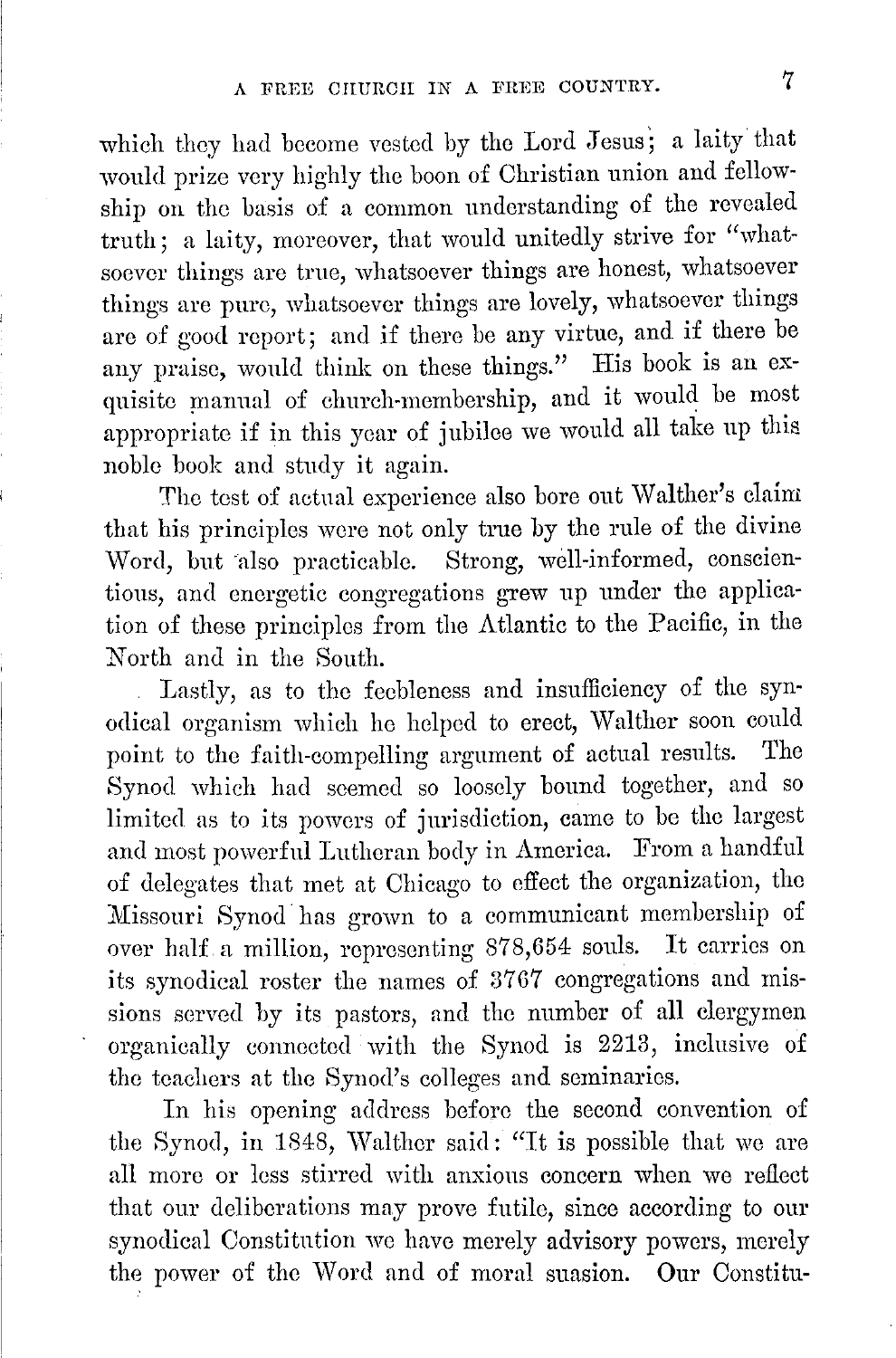tion does not permit us to issue decrees, to proclaim ordinances and laws, and to hand down legal decisions enjoining upon our congregations certain actions and compelling them to submit. Our Constitution does not create us a sort of consistory, or supreme court, set up above our congregations. It leaves to the congregations the most perfect liberty in all things, the Word of God, faith and love alone excepted. According to our Constitution we arc not above but within our congregations, and at their side as aids. Does this arrangement, now, deprive us of all possibility to exert a thorough and salutary influence upon our congregations? Have we, by adopting a Constitution such as ours, made ourselves a mere shadow of a synod? Shall we not, in a mutual relation such as we have entered into, weary ourselves with labors that may ,easily prove utterly lost because nobody is compelled to submit to onr resolutions?" Walther negatives all these queries emphatically, and then goes on to show: "Why we should, and can, carry on the work of the Lord cheerfully, although we have no other authority than that of the Word of God." He shows that Christ has given to His ministers no other power than that of the Word, and that this is amply sufficient for the upbuilding of the Church. He says: "When the minister is given only the power of the Word, however, that power in its full compass; when the congregation hearing the Word of Christ from its minister receives it as the Word of God, then the proper relation exists between the pastor and the congregation. Then the pastor serves the congregation, not as a hireling, but as an ambassador of the Most High, not as a servant 6£ men, hut as a servant of Christ, and teaches, warns, reproves in Christ's stead. Just where these conditions prevail, the apostolic injunction is properly heeded: 'Obey them that have the rule over you, and submit yourselves.' The more clearly a congregation perceives that the man who presides over its affairs in the Lord desires nothing but that the congregation should yield obedience to Christ and His Word, the more it becomes convinced that the pastor does not wish to domineer, but himself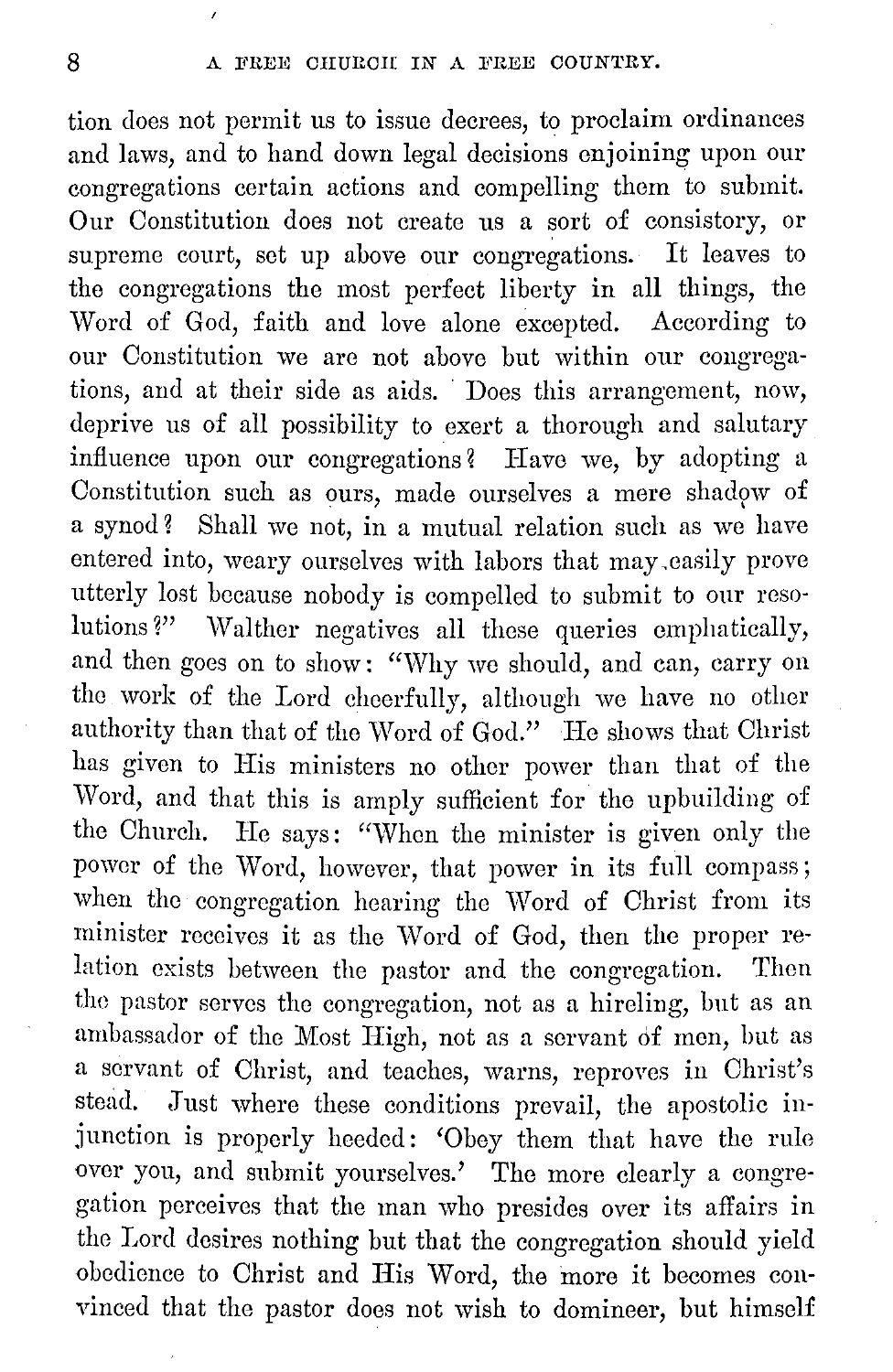jealously guards the liberty of the congregation; the more ready it will be to listen to his salutary counsels, even in matters that God has left optional. . . . This same prospect of being able to exert a wholesome influence our synodical body has, provided it does not seek to accomplish anything except by the power of the Word. True, we expect conflicts because of this position of ours, but they will not be such humiliating conflicts about trifles as usually arise from disputes regarding human ordinances, but they will be holy conflicts, in defense of the Word of God, and of the honor and the kingdom of God. And the more our congregations come to sec that we do not mean to exercise any other power than the divine power of the Word, which saves all who believe it, the more they will become accessible to our counsels. Those who· do not love tho Word will, indeed, turn from us; but those who love the Word will regard communion with us as a comforting refuge. When they have freely adopted our resolutions, they will not bear them as a foreign yoke that has been laid upon them, but they will esteem them a blessed and gracious expression of brotherly love, and will maintain, champion, and defend them as their own."

The Saxon emigrants and their later associates had come out of tho German state-churches. They found conditions prevailing in America which entirely eliminated tho jurisdiction of the State from the affairs of the Church. It was these conditions that had attracted them to this country in the first place. They rejoiced in tho separation of Church and State, which is a covenanted article of the American Constitution.

They defended this principle of true statecraft from tho view-point of Scripture. Walther has frequently in his writings sketched tho distinct character and functions of the Church and the State. He regards the authority of the State as temporal, corporal, visible, external, that of the Church as internal, spiritual, invisible. Earthly, or political, citizenship must be indiscriminately extended to the evil and the good, to Chris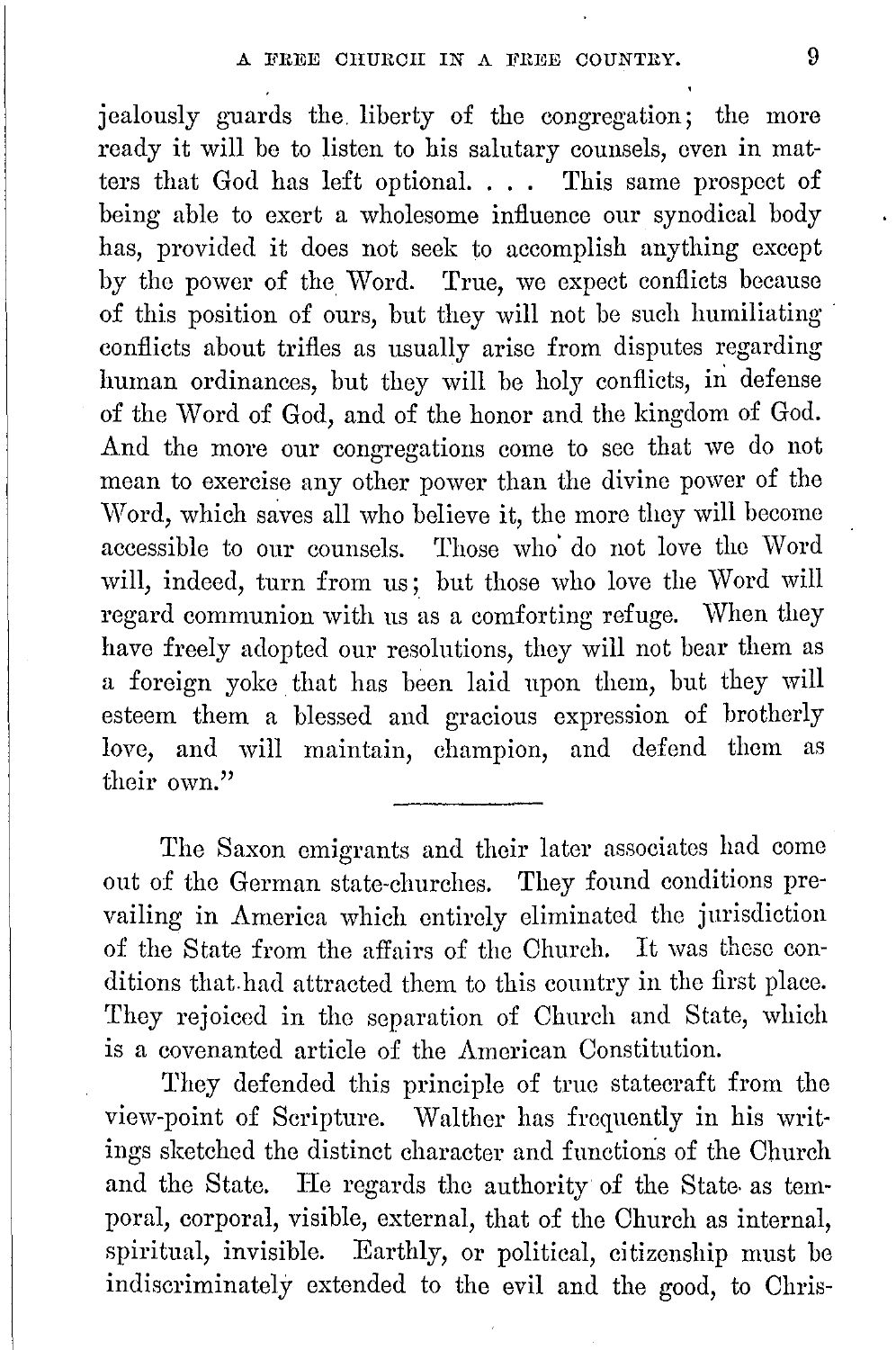tians as well as non-Christians, to believers as well as to unbelievers. But church-membership can be consistently granted only to those who hear and believe the Word of the Good Shepherd. The aim of the State is to secure for its citizens conditions of peace and prosperity, and to protect them in their temporal interests and possessions. The aim of the Church is to reconcile men with their God, secure them against sin, death, devil, and hell, and save them eternally. The rule by which the State is guided in its actions is reason and common sense; that of the Church is the written revelation of God. The State makes laws to meet existing conditions; the Church makes no laws, but merely reiterates and applies the eternal laws of God. The State punishes acts that are evil outright; the Church places its censure also on the evil disposition of the heart. The State permits everything that is conducive to its own interests; the Church permits only what God has sanctioned or left optional. The State exacts obedience on the ground of the authority vested in it; the Church demands obedience only on the authority of Christ. The State employs force and coercive means to accomplish its ends; the Church never employs force. The State has for its component parts those who arc in authority and exercise the functions of government, and those who are subject to the powers that be; in the Church there is no such distinction between a governing class and one that is governed. Jesus said to His disciples: "Ye know that the princes of the Gentiles exercise dominion, and they that are great exercise authority; but it shall not be so among you."

Because of these essential differences, Walther held, with the Bible and the Augsburg Confession, that State and Church must not be commingled. We Christians, who hold citizenship both in the State and the Church, must accord to each its due, rendering unto Caesar the things that arc Caesar's, and unto God the things that are God's. Walther held that the State cannot, and must not, be governed according to the principles of the Church, nor tho Church according to the principles of the State.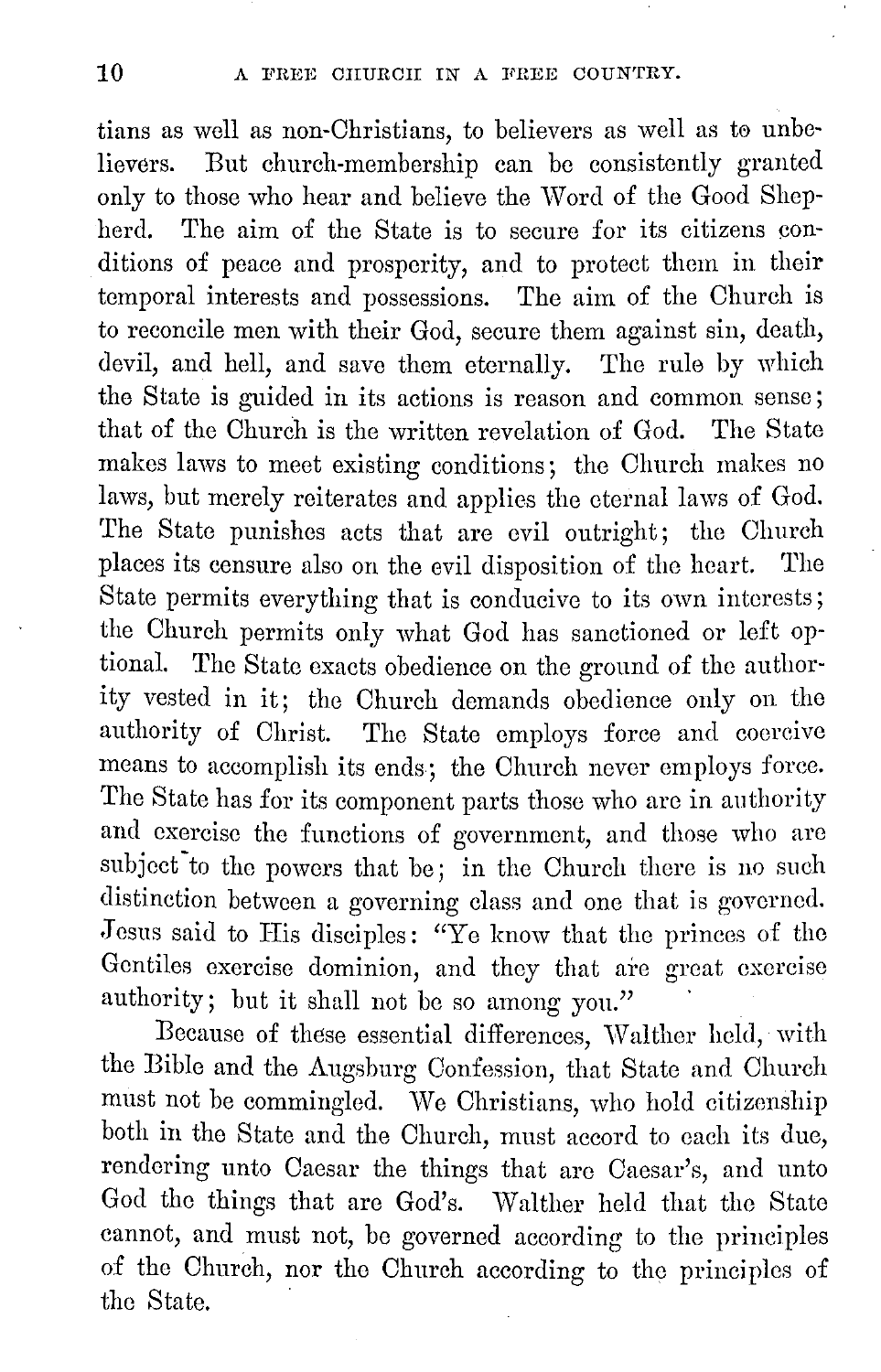#### A FREE CHURCH IN A FREE COUNTRY. 11

As a practical result of this teaching, Walther opposed two evil tendencies which have in every age wrecked either the Church, or the State, or both. On the one hand, he held that the Church must never seek to gain its ends by the aid of the State, so that the State virtually becomes a subordinate functionary of the Church, and the leaders of the Church act not only as guides in the spiritual, but also in the temporal affairs of their flocks, and arc not content with being simply pastors, but seek to obtain political influence, and become statesmen and politicians. This evil, which is known under the name of Papocaesarism, Walther fought with resolute spirit. On the other hand, Walther held that the Church must never suffer itself to become a political fixture, by which the State carries its purposes into effect. Christian pastors must not make policemen, sheriffs, prosecuting attorneys of themselves, nor claim recognition and support from the State on the ground of their being churchmen. Walther warned also against this evil, which is known as Caesaropapism, in many of his public utterances.

In view of the dangers with which the democratic institutions of our American Republic are threatened from both the directions aforementioned, we may say that Walther has placed our whole country under obligation by his able and consistent defense of tho principle of the separation of Church and State. Walther loved America and her liberties, and often spoke of our government in words of high praise. "Our government," he said on one occasion, "is really what the prophet Isaiah said a government should be, a nursing mother of the Church. For our government, as its office requires, powerfully protects us against every form of external violence, against the bloodthirstiness of Antichrist and his henchmen, and against the murderous spirit of the atheists of these last sad days of apostasy."

' ;

It goes without saying that Walther's persistent opposition to any effort by which it was sought to erect a human authority within and above the Church, and his maintaining to the last legitimate conclusion the sovereignty of the Christian congrega